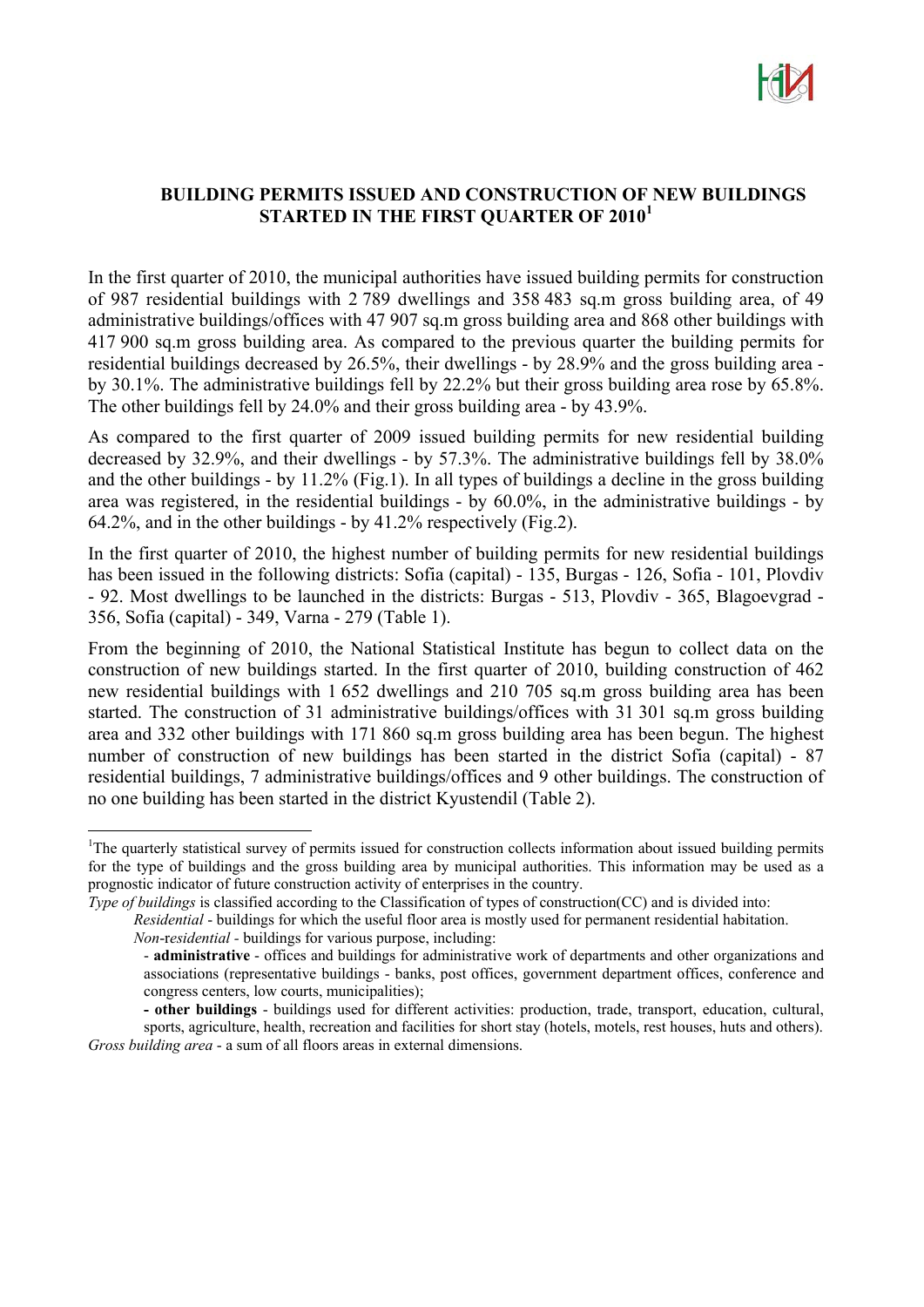



**Figure. 1. Building permits issued for construction of new buildings by type**

**Figure. 2. Building permits issued for construction - gross building area by type of buildings** 

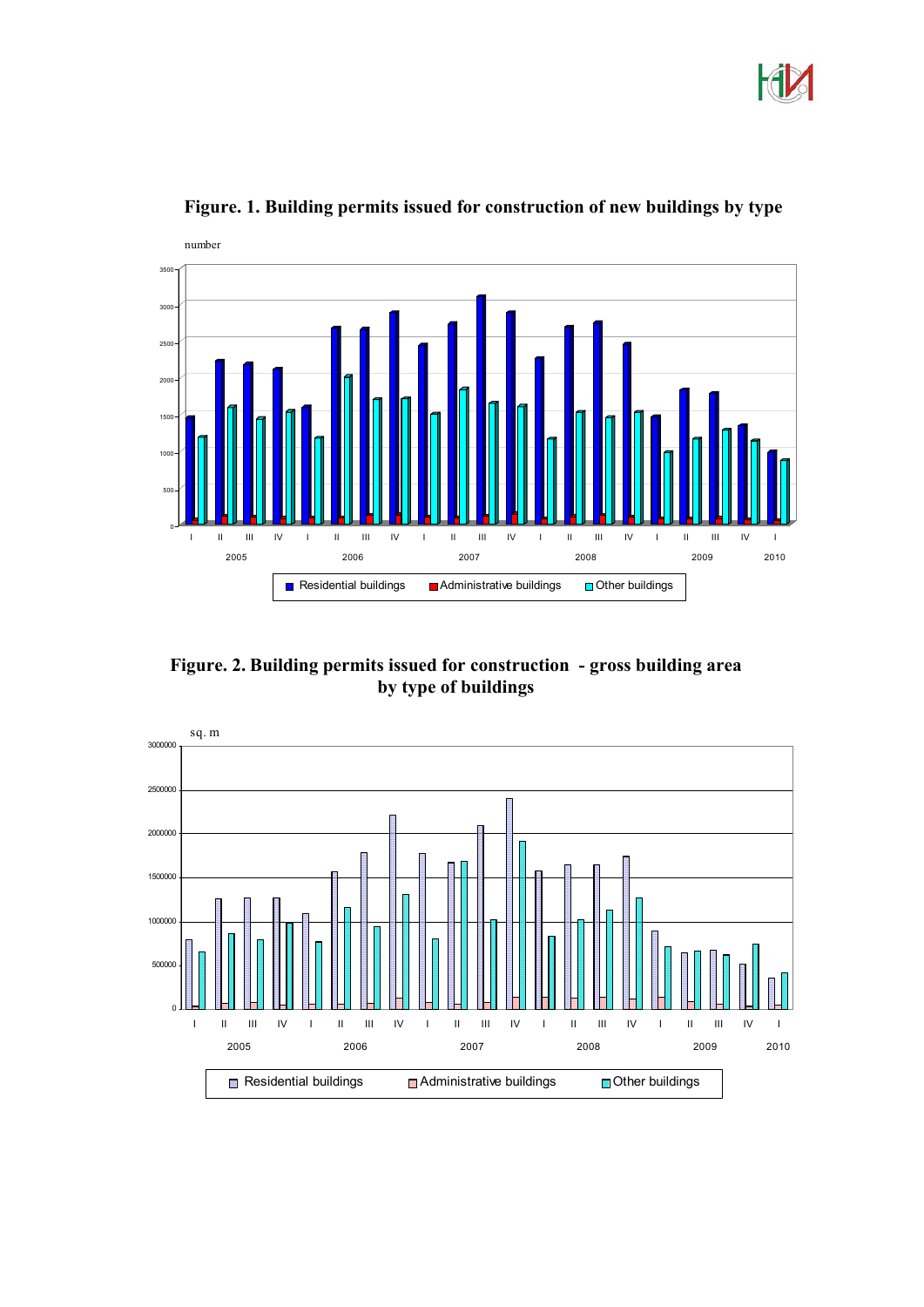

#### **Table 1**

|               | Residential buildings |           |                   | Administrative buildings     |                      | Other buildings |                   |
|---------------|-----------------------|-----------|-------------------|------------------------------|----------------------|-----------------|-------------------|
|               |                       |           | Gross<br>building |                              | Gross<br>building    |                 | Gross<br>building |
| Districts     |                       |           | area-             |                              | area-                |                 | area-             |
|               | number                | dwellings | sq.m.             | number                       | sq.m.                | number          | sq.m.             |
|               |                       |           |                   |                              |                      |                 |                   |
| <b>Total</b>  | 987                   | 2789      | 358483            | 49                           | 47907                | 868             | 417900            |
| Blagoevgrad   | 73                    | 356       | 28600             | $\overline{4}$               | 1397                 | 52              | 30585             |
| <b>Burgas</b> | 126                   | 513       | 62190             | $\ddots$                     | $\ddotsc$            | 49              | 41644             |
| Varna         | 56                    | 279       | 34378             | 5                            | 17326                | 67              | 105191            |
| Veliko        |                       |           |                   |                              |                      |                 |                   |
| Tarnovo       | 12                    | 13        | 1658              | $\ddotsc$                    | $\ddotsc$            | 41              | 10706             |
| Vidin         | $\ddot{\phantom{0}}$  | $\ldots$  |                   | $\blacksquare$               | $\blacksquare$       | 11              | 1337              |
| Vratsa        | $8\,$                 | 13        | 2957              |                              | $\ddot{\phantom{a}}$ | 25              | 9250              |
| Gabrovo       | 21                    | 40        | 5173              | $\overline{a}$               | $\blacksquare$       | 13              | 5245              |
| Dobrich       | 25                    | 31        | 4121              | $\overline{a}$               | $\overline{a}$       | 31              | 13593             |
| Kardzhali     | 22                    | 73        | 11795             |                              | $\blacksquare$       | 11              | 1280              |
| Kyustendil    | $\overline{7}$        | 18        | 1986              |                              | $\blacksquare$       | 18              | 3457              |
| Lovech        | 16                    | 16        | 2512              |                              | $\ddotsc$            | 13              | 3763              |
| Montana       | 3                     | 9         | 1333              | -                            | $\blacksquare$       | 18              | 5747              |
| Pazardzhik    | 37                    | 72        | 8632              | $\ddot{\phantom{0}}$         | $\ddotsc$            | 35              | 12703             |
| Pernik        | 47                    | 57        | 9001              | $\ddot{\phantom{0}}$         | $\ddotsc$            | 22              | 3437              |
| Pleven        | 16                    | 43        | 5412              | $\blacksquare$               | $\blacksquare$       | 23              | 22020             |
| Plovdiv       | 92                    | 365       | 42752             | 7                            | 3796                 | 85              | 47172             |
| Razgrad       | 10                    | 31        | 3344              | $\ddotsc$                    | $\ddot{\phantom{a}}$ | 17              | 2354              |
| Ruse          | 15                    | 28        | 4691              | $\ddot{\phantom{0}}$         | $\ddot{\phantom{a}}$ | 26              | 10653             |
| Silistra      | $\ldots$              | $\ldots$  |                   | $\ddotsc$                    | $\ddotsc$            | 34              | 6958              |
| Sliven        | 17                    | 45        | 7688              | $\qquad \qquad \blacksquare$ | $\blacksquare$       | 21              | 5134              |
| Smolyan       | $\overline{4}$        | 4         | 748               | $\ddotsc$                    |                      | 41              | 13836             |
| Sofia cap.    | 135                   | 349       | 53256             | 14                           | 11556                | 34              | 9730              |
| Sofia         | 101                   | 114       | 19187             | $\ddot{\phantom{0}}$         | $\ddot{\phantom{a}}$ | 47              | 15302             |
| Stara Zagora  | 65                    | 104       | 15571             | $\ddotsc$                    | $\ddot{\phantom{a}}$ | 63              | 16618             |
| Targovishte   | 5                     | 11        | 1426              | -                            | $\blacksquare$       | 9               | 2398              |
| Haskovo       | 49                    | 82        | 16530             |                              | $\blacksquare$       | 15              | 1019              |
| Shumen        | 18                    | 78        | 8281              |                              | $\ddotsc$            | 31              | 9346              |
| Yambol        | 3                     | 41        | 4705              | $\ddotsc$                    | $\ddot{\phantom{a}}$ | 16              | 7422              |

# **Building permits issued for construction of new buildings in the first quarter of 20102**

2 Note: ".." Confidential data